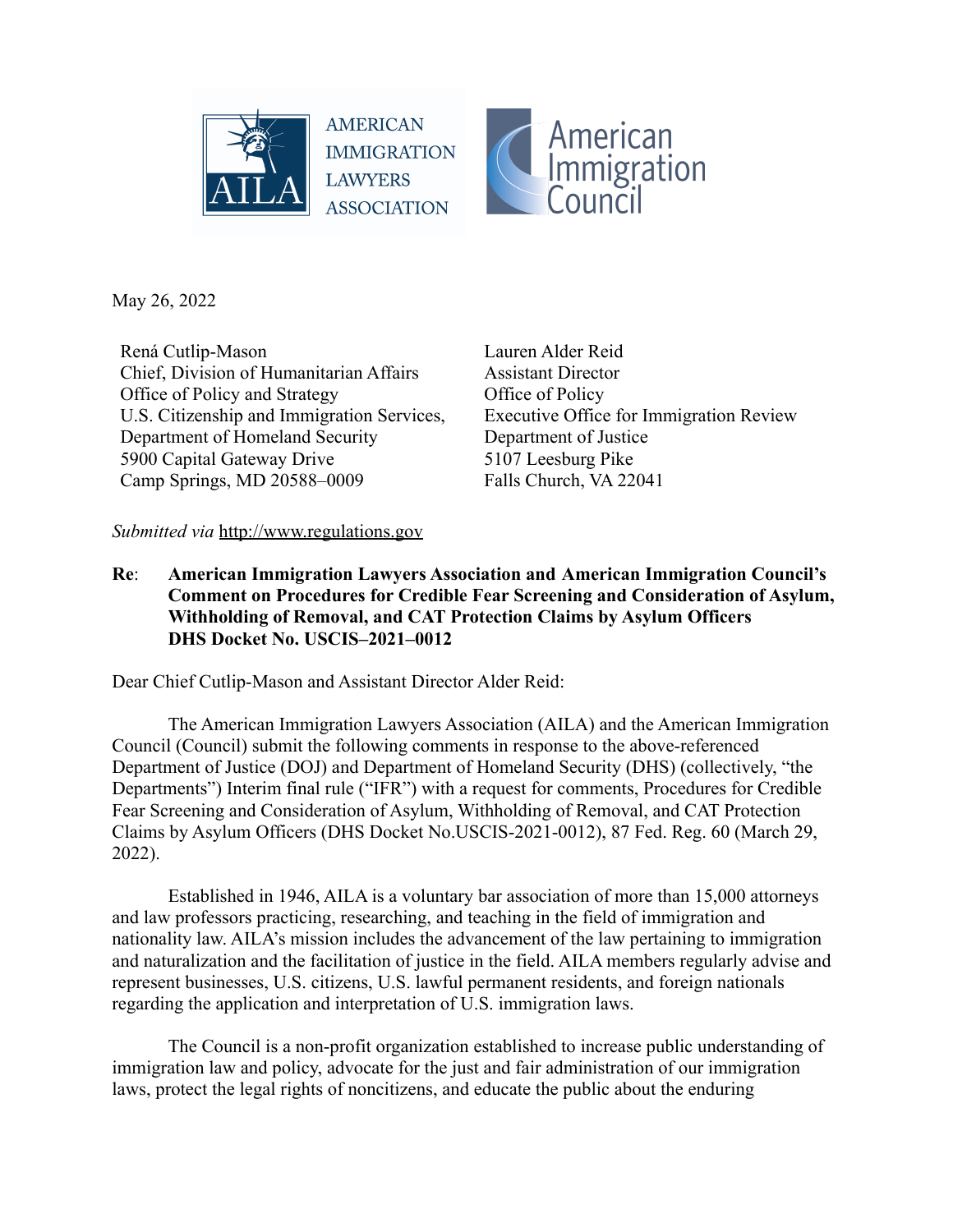contributions of America's immigrants. The Council litigates in the federal courts to protect the statutory, regulatory, and constitutional rights of noncitizens, advocates on behalf of noncitizens before Congress, and has a direct interest in ensuring that those seeking protection in the United States have a meaningful opportunity to do so.

We welcome many of the changes made between the notice of proposed rulemaking and this IFR. Among them are: the return to the prior standard of review for initial fear screenings; allowing USCIS to reconsider negative fear determinations; rescinding the proposal that allowed U.S. Citizenship and Immigration Services (USCIS) asylum officers to issue removal orders; and improvements in how the Departments handle the treatment of dependent spouses and children.

However, AILA and the Council believe the advanced timeline proposed in the IFR will significantly hinder access to due process, and we have concerns about the impact the asylum office agency culture will have on the implementation of this IFR.

### **I. The Timeline Proposed in the IFR**

Under the IFR, respondents are faced with the following timeline:

- The Asylum Merits Interview must be scheduled 21-45 days after a positive credible fear determination, with a decision generally issued within 60 days of the positive credible fear determination.<sup>1</sup>
- Any additional evidence to amend, correct, or supplement the credible fear record must be submitted to the asylum officer "no later than 7 days prior to the scheduled asylum interview," or 10 days prior if submitted by mail. $2$
- If the asylum officer denies asylum, DHS files the NTA with EOIR, and the master calendar hearing must be scheduled "30 days after the date the NTA is served [on the respondent], or, if a hearing cannot be held on that date, on the next available date no later than 35 days after the date of service."<sup>3</sup>
- The IFR creates a new mechanism in the form of a status conference, which is then similarly scheduled 30 days after the master calendar hearing, or no later than 35 days.<sup>4</sup>
- The final merits hearing is then scheduled 60 days after the master calendar hearing or no later than 65 days after the master calendar hearing.<sup>5</sup>

While the IFR does provide the opportunity for respondents to obtain extensions or continuances to seek counsel, these continuances are strictly limited. Before the immigration court, respondents may receive no more than 30 days of continuances for "good cause shown."<sup>6</sup> Judges may delay the hearings an additional 45 days, but only on a heightened showing that the

<sup>2</sup> *Id*. at 18081. <sup>1</sup> Procedures for Credible Fear Screening and Consideration of Asylum, Withholding of Removal, and CAT Protection Claims by Asylum Officers, 87 Fed. Reg. Vol. 87, No. 60 (Mar. 29, 2022) (to be codified at 8 CFR Parts 208, 212, and 235; 8 CFR Parts 1003, 1208, 1235, and 1240) [hereafter "IFR"] at 18096.

<sup>3</sup> *Id.* at 18223.

<sup>4</sup> *Id*.

<sup>5</sup> *Id.* at 18224.

<sup>6</sup> *Id.* at 18189.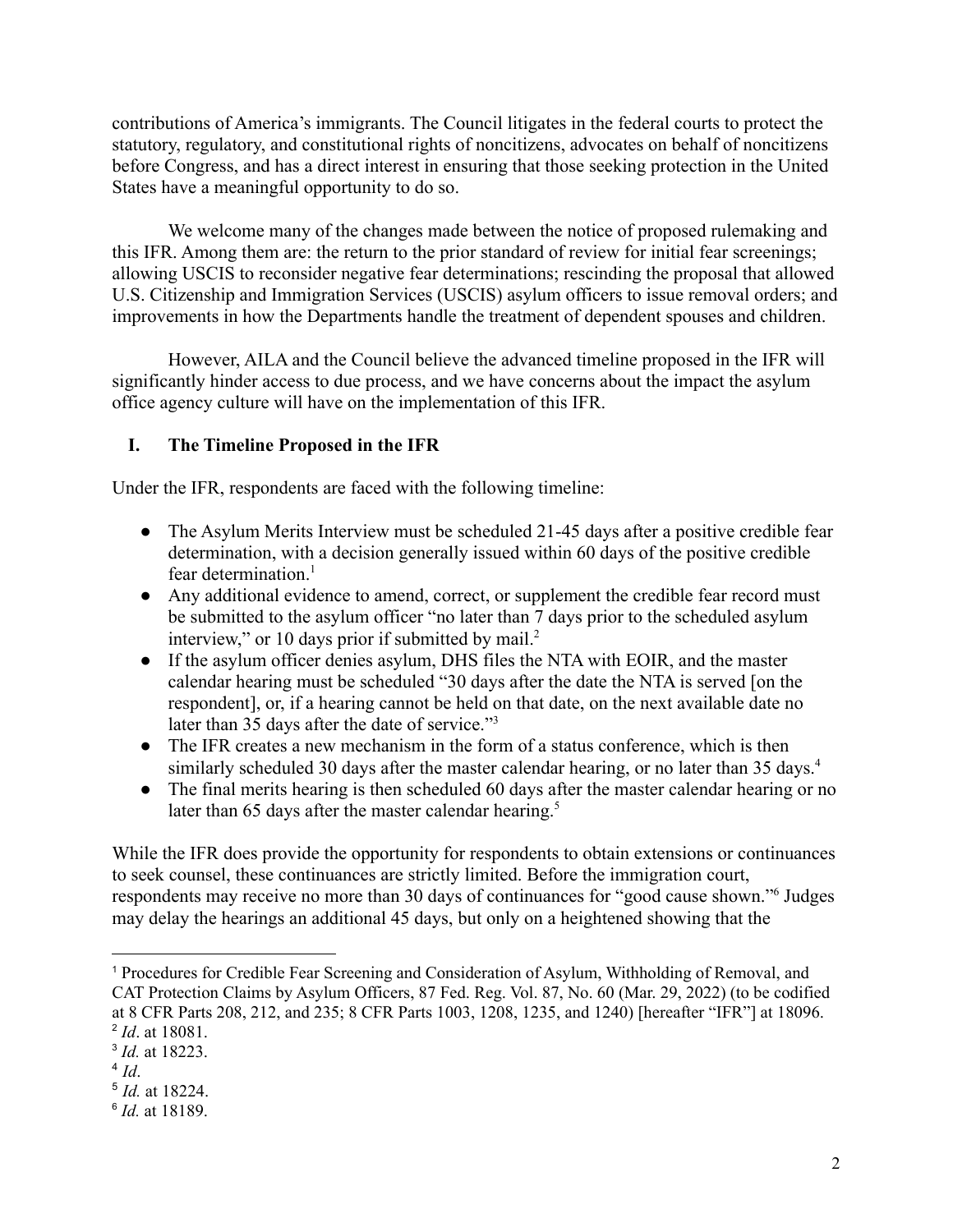continuance is "necessary to ensure a fair proceeding and the need for the continuance or extension exists despite the respondent's exercise of due diligence."<sup>7</sup> Continuances that would extend the merits hearing longer than 135 days are categorically barred, absent a showing that not granting the continuance would be unlawful under the Constitution.<sup>8</sup>

Thus, if a person passes a credible fear interview on January 1, they will be required to attend an Asylum Merits interview by February, receive a decision by March, appear for a master calendar hearing by April, have a status conference by May, and litigate their final merits hearing by June. As explained below, this timeframe will interfere with both the due process right to a meaningful hearing and the right to counsel.

### **II. The accelerated timeline of the IFR significantly hinders access to counsel and the opportunity to be heard in a meaningful manner, violating the right to due process.**

The opportunity to be heard in a meaningful manner is a foundation of due process.<sup>9</sup> The key to a meaningful opportunity to be heard is sufficient time to prepare for a hearing, and the right to counsel.<sup>10</sup> Unfortunately, the accelerated timelines provided in the IFR are so rapid that they do not provide sufficient time for an individual to obtain counsel and prepare for their hearings, depriving asylum seekers of meaningful access to due process.

Courts have repeatedly held that it is a violation of due process to deny respondents sufficient time to obtain counsel.<sup>11</sup> In light of this requirement, EOIR has long provided in policy that immigration judges should grant "at least one continuance" to obtain counsel.<sup>12</sup> Unfortunately,

<sup>7</sup> *Id.* at 18104.

<sup>8</sup> *Id.* at 18083.

<sup>9</sup> *See Mathews v. Eldridge*, 424 U.S. 319, 333 (1976) ("The fundamental requirement of due process is the opportunity to be heard at a meaningful time and in a meaningful manner.<sup> $\cdot$ </sup>).

<sup>10</sup> *See, e.g., Tawadrus v. Ashcroft*, 364 F.3d 1099, 1103 (9th Cir. 2004) ("Congress has recognized [the right to counsel] among the rights stemming from the Fifth Amendment guarantee of due process that adhere to individuals that are the subject of removal proceedings."); *see also* 8 U.S.C. § 1362; 8 C.F.R. §  $292.1(a)(1)-(6)$ .

<sup>11</sup> See, e.g., *Hernandez Lara v. Barr*, 962 F.3d 45, 55 (1st Cir. 2020) (violation of right to counsel where immigration judge denied continuance 14 business days after the time respondent became aware her prior counsel on a bond hearing would not be representing her); *Rios-Berrios v. I.N.S.*, 776 F.2d 859 (9th Cir. 1985) (violation of right to counsel where immigration judge granted two continuances of 24 hours each and proceeded without counsel 10 days after the Order to Show Cause was issued); *Castaneda-Delgado v. Immig. and Naturalization Serv.*, 525 F.2d 1295, 1300 (7th Cir. 1975) (violation of right to counsel where immigration judge only granted a single continuance of two business days, even where initial hearing occurred 15 days after Order to Show Cause); *Jiang v. Houseman*, 904 F. Supp. 971 (D. Minn. 1995) (overturning removal order on collateral attack after finding that a denial of a continuance 23 days after the Order to Show Cause was a violation of the right to counsel).

<sup>12</sup> EOIR Operating Policies and Procedures Memorandum 17-01, *Continuances* (July 31, 2017) ("it remains general policy that at least one continuance should be granted" to obtain counsel); OPPM 13-01, *Continuances and Administrative Closure* (March 7, 2013) ("absent good cause shown, no more than two continuances should be granted … for the purpose of obtaining legal representation"); *but see Matter of Castro-Tum*, 27 I&N Dec. 271 (A.G. 2018).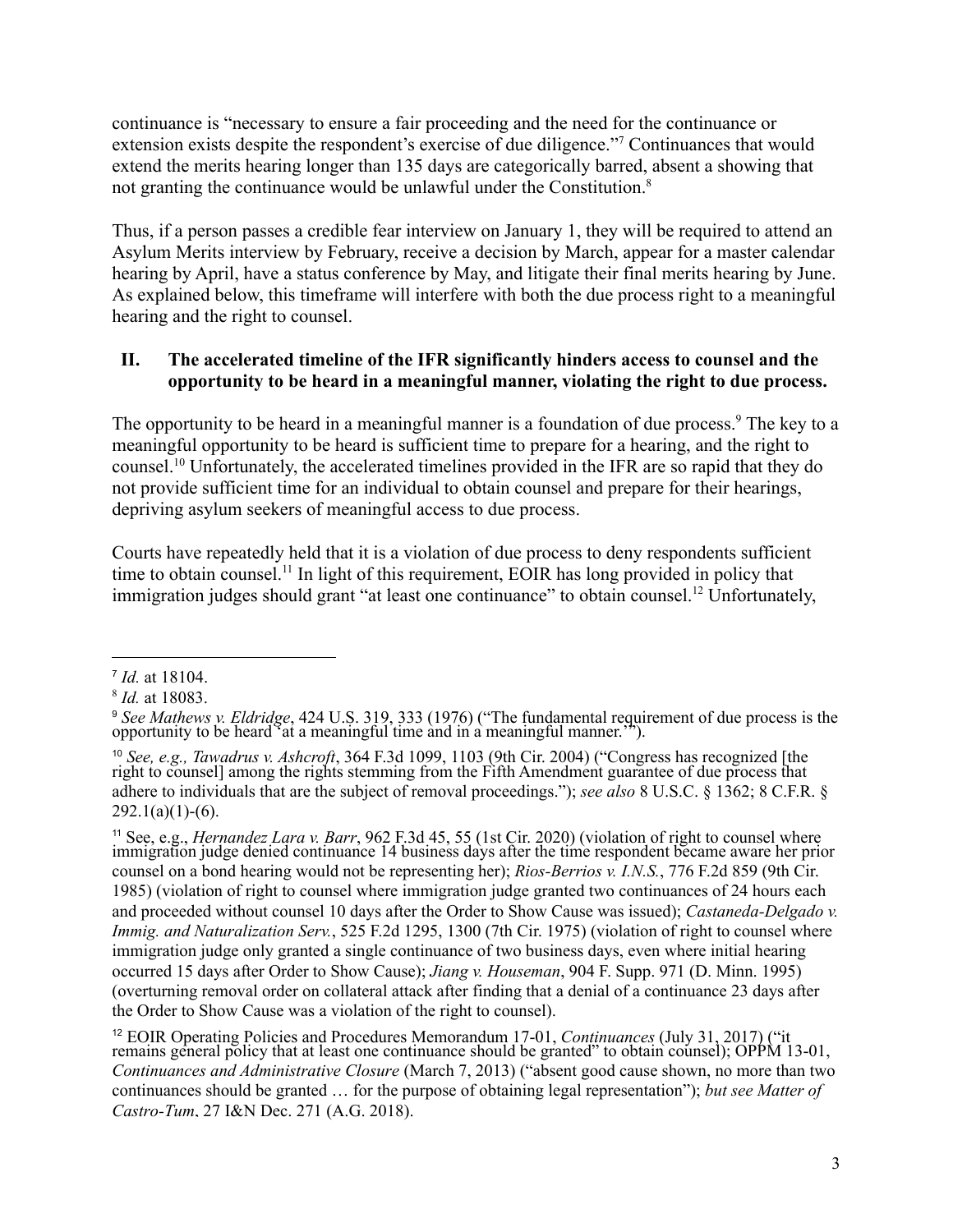the average respondent will be highly unlikely to be able to retain counsel under the timeframes laid out in the IFR.

### *A. The IFR does not adequately address concerns regarding meaningful access to counsel for asylum applicants.*

The importance of legal representation cannot be overstated. A person who can retain an attorney is far more likely to succeed in immigration court.<sup>13</sup> A 2015 study showed that for non-detained immigrants, people with lawyers were nearly five times more likely to obtain immigration relief than those without (63% of those with representation obtained relief versus 13% of those without representation obtained relief).<sup>14</sup> The IFR allows for these fast-track procedures to occur while someone is in immigration custody. Among detained immigrants, people with lawyers were twice as likely to obtain relief than those without lawyers (49% of those with representation are able to obtain relief whereas only 23% of those without representation are able to obtain relief).<sup>15</sup> Notably, non-detained immigrants are much more likely to have representation, with two-thirds of them having counsel compared to only 14 percent of detained immigrants.<sup>16</sup> Recently arrived asylum seekers—who often have added vulnerabilities, including trauma, language barriers, and a lack of familiarity with the U.S. legal system—are especially dependent on counsel to understand and navigate our evolving and highly complex U.S. asylum laws.

## *B. The IFR does not give adequate time for asylum applicants to obtain counsel.*

Fast-tracked immigration proceedings, such as those proposed in the IFR,<sup>17</sup> exacerbate existing barriers to access to counsel. Data collected from immigration cases that are part of another recent initiative to fast-track immigration proceedings, known as the "Dedicated Docket," makes clear that accessing counsel takes time.<sup>18</sup> In May 2021, the U.S. Department of Justice (DOJ) and the U.S. Department of Homeland Security (DHS) announced the Dedicated Docket initiative, which places certain families who crossed between ports of entry on or after May 28, 2021, into fast-tracked removal proceedings where an IJ generally is expected to issue a decision within 300 days of the master calendar hearing.<sup>19</sup> Seven  $(7)$  months into the Dedicated Docket initiative, only 15.5% of asylum seekers had counsel to represent them in their proceedings, compared to 91.1% of asylum seekers whose cases were decided over the same period, but who were not in

<sup>14</sup> American Immigration Council, *Access to Counsel in Immigration Court*, 2-3 (Sept. 2016), <https://bit.ly/399gEuk>. <sup>13</sup> Ingrid V. Eagly & Steven Shafer, *A National Study of Access to Counsel in Immigration Court*, 164 U. Pa. L. Rev. 1, 48–59 (2015), <https://bit.ly/3stYw55> [hereinafter "Eagly, *Access to Counsel*"].

<sup>15</sup> *Id.*

<sup>16</sup> *Id.*

<sup>17</sup> *see supra* Part I.

<sup>18</sup> TRAC Immigration, *Unrepresented Families Seeking Asylum on "Dedicated Docket" Ordered Deported by Immigration Courts*, (Jan. 13, 2022) [hereinafter TRAC report], <https://trac.syr.edu/immigration/reports/674/#f4>.

<sup>19</sup> U.S. Dep't of Just., *DHS and DOJ Announce Dedicated Docket Process for More Ef icient Immigration Hearings* (May 28, 2021),

[https://www.justice.gov/opa/pr/dhs-and-doj-announce-dedicated-docket-process-more-efficient-immigrati](https://www.justice.gov/opa/pr/dhs-and-doj-announce-dedicated-docket-process-more-efficient-immigration-hearings) [on-hearings.](https://www.justice.gov/opa/pr/dhs-and-doj-announce-dedicated-docket-process-more-efficient-immigration-hearings)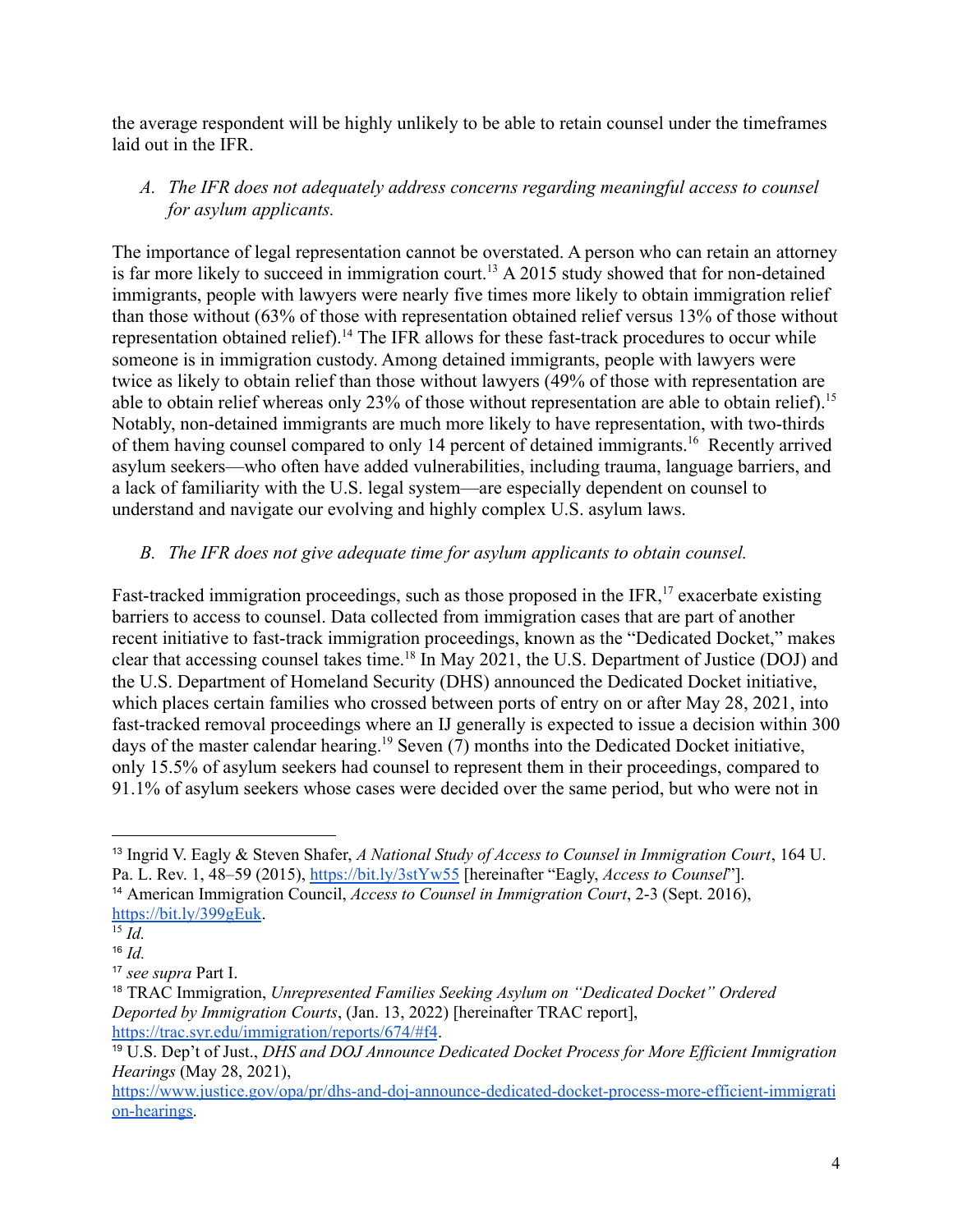fast-tracked proceedings.<sup>20</sup> Of those who had been on the Dedicated Docket for seven months—*more than three (3) times as long* as the IFR's timeline (60 days) for issuing an asylum decision—only 45% had an attorney to represent them in court.<sup>21</sup> A total of 1,557 asylum seekers on the Dedicated Docket have received deportation orders so far. Of these, only 75 – just 4.7 percent – had representation. By contrast, since the start of the Dedicated Docket program just 13 people—all represented—have been granted asylum or another form of lawful relief from deportation.<sup>22</sup> These statistics are particularly troubling given the Administration's assurances that families placed on the Dedicated Docket would have time, despite the expedited schedule, to access representation.<sup>23</sup>

Similarly, the IFR emphasizes the *opportunity* for asylum seekers, even in the new streamlined proceedings, to seek continuances of their proceedings to find counsel.<sup>24</sup> But the IFR ignores evidence of the *amount of time* needed to be able to secure counsel. A 2016 study of the 2014 initiative to fast-track the cases of unaccompanied children and families with children in immigration proceedings found that "shorter continuances systematically prevent pro se respondents from finding counsel."<sup>25</sup> Based on the empirical evidence available, the study recommended that "continuances of under *ninety days* for non-detained immigrants should be presumptively invalid," and that the government bear the burden of justifying a shorter  $continuance<sup>26</sup>$ 

In contrast, the IFR proposes a general rule that continuances "shall not exceed 10 days," and after three such continuances—*just thirty days* of additional time—the burden falls on the asylum seeker to justify additional continuances under a heightened standard.<sup>27</sup> If the asylum seeker can meet that burden and receives additional continuances, should those continuances result in the merits hearing occurring *two and half months* after the 60-day deadline in the IFR, the asylum seeker must meet an even higher standard by showing that "failure to grant the continuance or extension would be contrary to the statute or the Constitution."<sup>28</sup> Although it is notable that the IFR recognizes that "a continuance to seek representation would be sufficient to qualify for the heightened continuance standards in these streamlined 240 proceedings if denial would violate a noncitizen's right to representation or another statutory or constitutional right," the IFR is silent on how a pro se asylum seeker who is seeking continuances for the purpose of finding counsel would know their statutory or constitutional rights under U.S. law, and be able to demonstrate how the failure to grant a continuance violated such a right.<sup>29</sup>

<sup>20</sup> TRAC Report.

<sup>21</sup> *Id.*

<sup>22</sup> *Id.*

<sup>23</sup> U.S. Dep't of Just., *DHS and DOJ Announce Dedicated Docket Process for More Ef icient Immigration Hearings* (May 28, 2021),

[https://www.justice.gov/opa/pr/dhs-and-doj-announce-dedicated-docket-process-more-efficient-immigrati](https://www.justice.gov/opa/pr/dhs-and-doj-announce-dedicated-docket-process-more-efficient-immigration-hearings) [on-hearings.](https://www.justice.gov/opa/pr/dhs-and-doj-announce-dedicated-docket-process-more-efficient-immigration-hearings)

<sup>24</sup> IFR at 18078, 18104.

<sup>26</sup> *Id.* at 1842-43 (emphasis added). <sup>25</sup> David Hausman & Jayashri Srikantiah, *Time, Due Process, and Representation: An Empirical and Legal Analysis of Continuances in Immigration Court*, 84 Fordham L. Rev. 1823, 1842 (2016).

<sup>&</sup>lt;sup>27</sup> IFR at 18103-04.

<sup>28</sup> *Id.* at 18104.

<sup>29</sup> *Id.*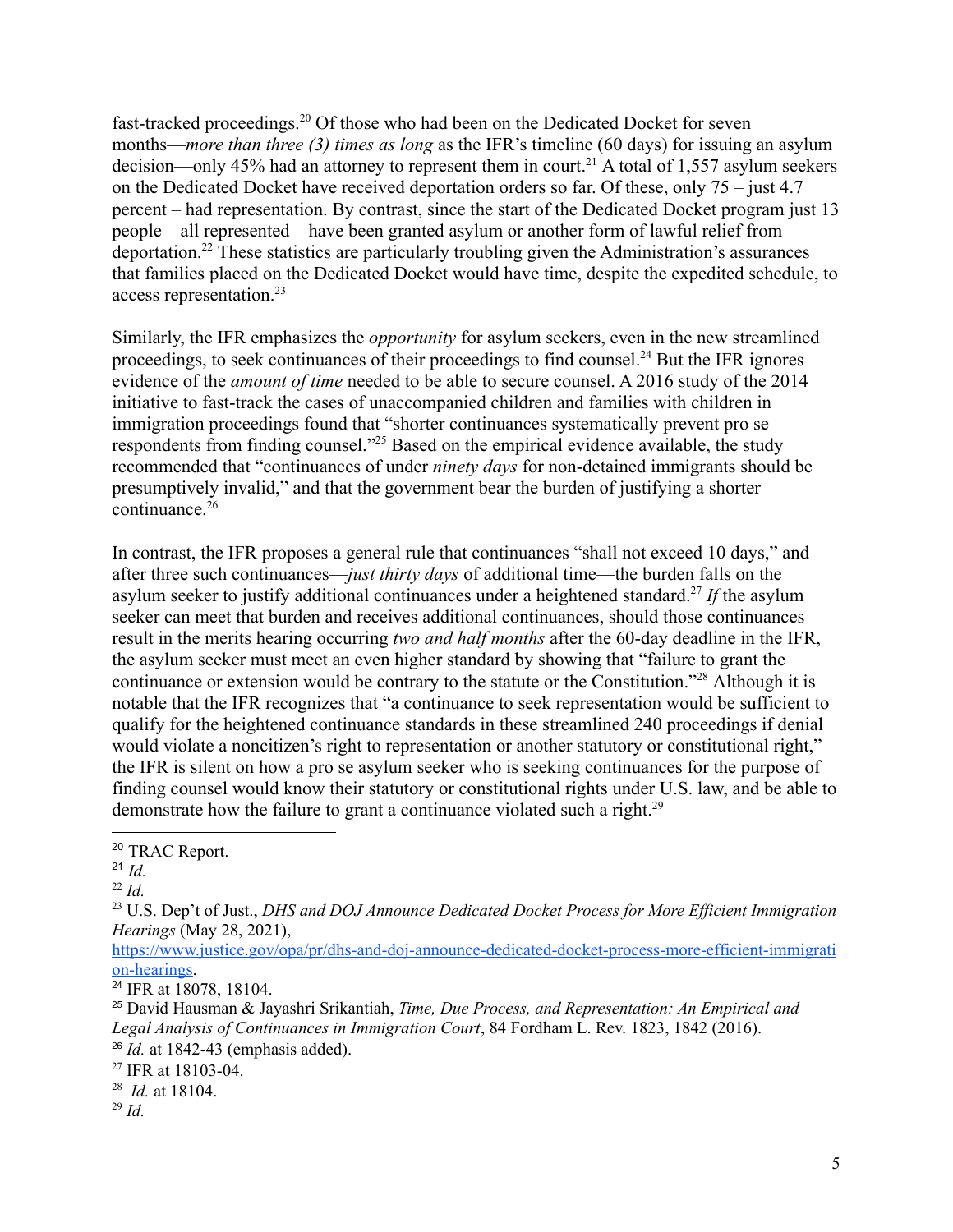### *C. The IFR creates obstacles for immigration attorneys to zealously represent their clients and imposes nearly insurmountable challenges to obtaining counsel.*

Preparing an asylum case within the timeframe provided in the IFR will be *significantly* more difficult for immigration attorneys than under the current schedule and, as a result, the expedited timeframe will discourage many from agreeing to take these cases. Zealous representation, which is the immigration attorney's ethical duty as a member of the bar, requires multiple meetings between the client and the attorney to screen the client, build rapport, gather evidence, and prepare for hearings. Attorneys then need to carry out their own investigation, research relevant caselaw, draft the applicant's declaration, interview witnesses and potentially draft supplemental affidavits, consult with and potentially retain expert witnesses, prepare documents, and draft a pre-trial brief on the relevant legal issues. Some of these steps may include requesting documents from foreign countries such as police reports and medical records, a process that can take months before translation. In 2019, AILA's national Asylum & Refugee Committee of leading asylum experts estimated that "representing an asylum seeker in immigration court conservatively takes between 40-80 hours of work, with an estimated 35 hours of face-to-face communication with the client."<sup>30</sup> This estimate does not include preparing an affirmative asylum case before USCIS.

When an average case takes a matter of years, this time-intensive process can be spread out across a long period of time and allows an experienced immigration attorney to take multiple asylum cases at the same time. Under the expedited timeframes mandated in the IFR, immigration attorneys would be forced to carry out the same work as before the IFR, but within a week for the asylum merits hearing in order to meet the evidentiary deadline for DHS and within only two months for cases before the immigration court. Thus, rather than being able to represent hundreds of asylum seekers over the course of multiple years, immigration attorneys would be forced to represent much smaller numbers for much shorter periods of time. By proposing the accelerated timeline present in the IFR, the Departments place immigration attorneys in the impossible position of either representing fewer clients when there is already a shortage of attorneys available in the rural areas where border courts are located,<sup>31</sup> or doing less than zealous advocacy in the time available to them. Both of these options in turn impact their client's access to due process.

Given the difficulties involved, AILA and the Council anticipate that many immigration attorneys will decline to take cases of asylum seekers being heard through the IFR's new process. This will further exacerbate the problem of far greater demand for asylum representation than supply and make it even less likely that asylum seekers in the IFR's new process will be able to obtain counsel.

<sup>30</sup>AILAAsylum & Refugee Committee, *AILA Sends Letter to DHS Acting Secretary Detailing MPP's Barriers to Counsel*, American Immigration Lawyers Association (June 3, 2019), [https://www.aila.org/infonet/aila-sends-letter-to-dhs-acting-secretary-mpp.](https://www.aila.org/infonet/aila-sends-letter-to-dhs-acting-secretary-mpp)

<sup>31</sup> April Simpson, *Wanted: Lawyers for Rural America*, Pew Trusts (June 26, 2019), [https://www.pewtrusts.org/en/research-and-analysis/blogs/stateline/2019/06/26/wanted-lawyers-for-rural](https://www.pewtrusts.org/en/research-and-analysis/blogs/stateline/2019/06/26/wanted-lawyers-for-rural-america)[america.](https://www.pewtrusts.org/en/research-and-analysis/blogs/stateline/2019/06/26/wanted-lawyers-for-rural-america)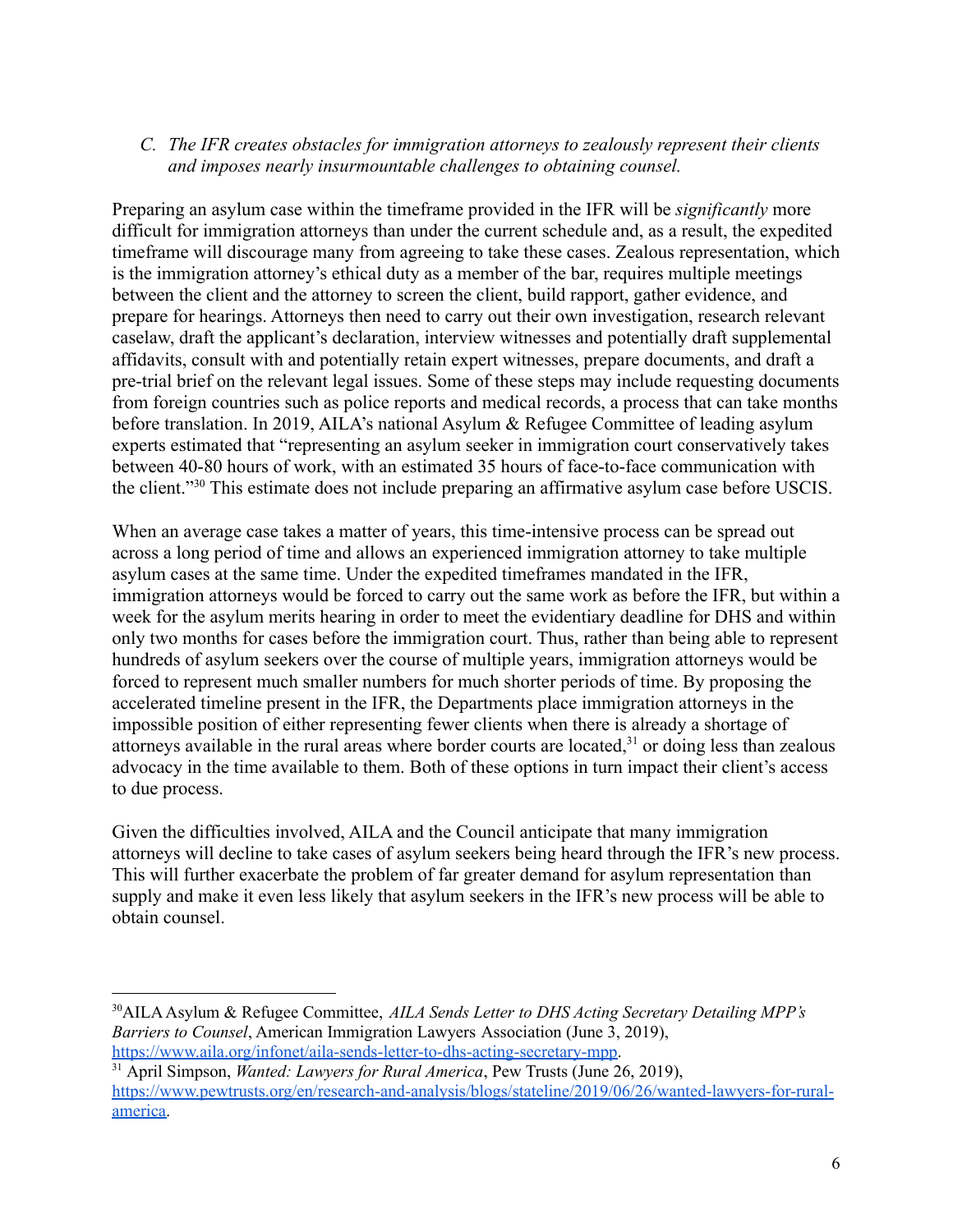Additionally, the price of retaining an attorney will prevent many asylum seekers from being able to obtain a lawyer under these accelerated timeframes. Current law requires asylum seekers to wait several months before they are even eligible for employment authorization, hindering their ability to pay an attorney. Many immigration attorneys charge a standard fee for an asylum case of ten thousand dollars. The expedited nature of the hearings will require immigration attorneys to charge significantly more per client. Respondents who have spent their life savings simply to get to the border are unlikely to be able to obtain sufficient funds to retain private counsel within six months, especially if fees are higher due to the expedited nature of the hearings. In addition, nonprofits that rely on per-client grant-based funding will be disincentivized to take cases under the IFR, as they will be unable to carry a client load at the same size as under the current system and thus risk losing funding if they focus their attention on a smaller number of cases at a more expedited schedule.

Fast-tracking immigration proceedings increase the risk that immigrants will be left to fight their cases without legal representation, preventing them from having a meaningful opportunity to contest their removal. The new standards for obtaining continuances and the shortened presumptive length of the continuances go against the IFR's stated "purpose to develop more fair and efficient processes to adjudicate the claims of individuals encountered at or near the border and found to have a credible fear of persecution or torture."<sup>32</sup> Language regarding preserving opportunities to secure counsel to ensure fair and efficient proceedings is rendered meaningless where the practical realities show that few can secure representation on such an expedited timeline.

### *D. The proposed timeline and the barriers to counsel do not meet the Departments' stated goal of operational efficiency and will be impossible for the agencies to implement.*

The goal of operational efficiency will be better met without these barriers to access to counsel and due process. When immigrants have legal representation, they "have a better understanding of the legal process and are typically more prepared to proceed in their legal cases. The most common reasons pro se individuals request continuances are to seek counsel or to prepare their case."<sup>33</sup> Additionally, the accelerated timeline in the IFR will result in adjudicative errors, which will yield many more appeals to the Board of Immigration Appeals and to the federal courts of appeals.

Additionally, the timeline in the IFR will be impossible for the Departments to reasonably meet. When commenting on the prior administration's own attempt at implementing an expedited timeline, the National Association of Immigration Judges observed that "the overwhelming numbers of applicants in 2020 make it impossible to meet the 180-day deadline while ensuring due process."<sup>34</sup> An additional barrier to the Departments meeting the timeline are the

<sup>32</sup> IFR at 18103.

<sup>&</sup>lt;sup>33</sup> Jorge Loweree and Gregory Chen, "The Biden Administration and Congress Must Guarantee Legal Representation for People Facing Removal," American Immigration Council, Jan. 15, 2021, [https://www.americanimmigrationcouncil.org/research/biden-administration-and-congress-must-guarantee](https://www.americanimmigrationcouncil.org/research/biden-administration-and-congress-must-guarantee-legal-representation-people-facing-removal) [-legal-representation-people-facing-removal.](https://www.americanimmigrationcouncil.org/research/biden-administration-and-congress-must-guarantee-legal-representation-people-facing-removal)

<sup>&</sup>lt;sup>34</sup> See National Association of Immigration Judges Comment to NPRM at 2 (Oct. 23, 2020), available at [https://www.regulations.gov/document/EOIR-2020-0005-1701.](https://www.regulations.gov/document/EOIR-2020-0005-1701)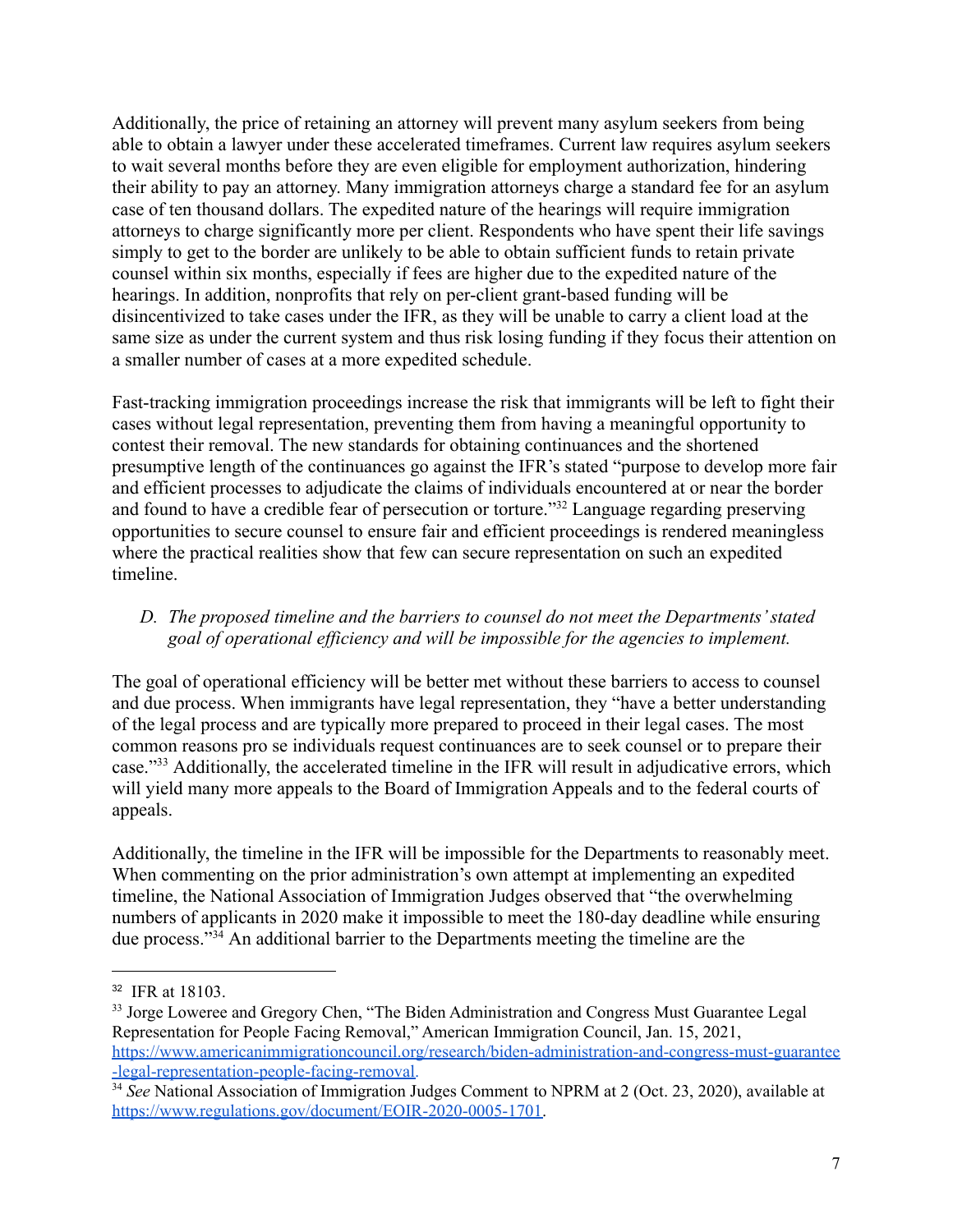practicalities of running an immigration court: in the first half of May alone, there were 6 closures of immigration courts due to power outages, COVID-19 exposure, building maintenance issues, severe weather, and closure of the building.<sup>35</sup> These practicalities will not go away in the face of the expedited timeline within the IFR, where the Departments propose to not only adjudicate claims within 180 days, but do so while coordinating across two separate departments.

The IFR also fails to acknowledge that the date at which DHS serves an NTA on a respondent is often far apart from the date at which DHS files the NTA with EOIR "pursuant to 8 CFR part 1239." Under the IFR, removal proceedings begin once DHS has filed the NTA and "schedule[d] a master calendar hearing to take place 30 days after the date the NTA is served, or, if a hearing cannot be held on that date, on the next available date no later than 35 days after the date of service."36

DHS already struggles to issue NTAs in compliance with existing law.<sup>37</sup> This provision of the IFR makes it likely that DHS will often be forced to schedule people for their initial master calendar hearing long past the 30 days on which the NTA was served, thus making it impossible for DHS to comply with the regulation.

### *E. Recommendations to ensure due process concerns are met in the final rule.*

**We urge the Departments to withdraw the proposed expedited timeframe.** While we understand the Departments' timeline concerns, the expedited timeframe does not adequately ensure meaningful access to counsel and due process.

**The Departments should eliminate restrictions on continuances, including the heightened standard for obtaining them, in the interest of preserving access to due process.** At a minimum, DHS should eliminate the presumption of 10-day continuances, as well as the heightened standards for obtaining continuances if the merits hearing would occur more than 90 days after the master calendar hearing. The Departments should also acknowledge the delays on the part of the government such as delays in filing NTAs and scheduling hearings, which should not count towards these expedited timelines.

**EOIR should uncouple any regulatory timelines from the date of service of the NTA.** EOIR should modify the language of 8 C.F.R. § 1240.17(b) as follows (changes in bold):

(b) *Commencement of proceedings.* Removal proceedings conducted under this section shall commence when DHS files a Notice to Appear (NTA) pursuant to 8 CFR part 1239 and schedules the master calendar hearing to take place 30 days after the date the NTA is served **filed** or, if a hearing cannot be held on that date, on the next available date no later than 35 days after the date of service **filing.**

<sup>35</sup> DOJ EOIR, Twitter, accessed May 20, 2022, [https://twitter.com/DOJ\\_EOIR.](https://twitter.com/DOJ_EOIR)

<sup>36</sup> IFR at 18223.

<sup>37</sup> *See Niz Chavez v. Garland*, 141 S.Ct. 1474, 1484 (2021) ("The government admits that producing complaint notices has proved taxing over time."); *see also Pereira v. Sessions*, 138 S.Ct. 2105, 2119 (2018).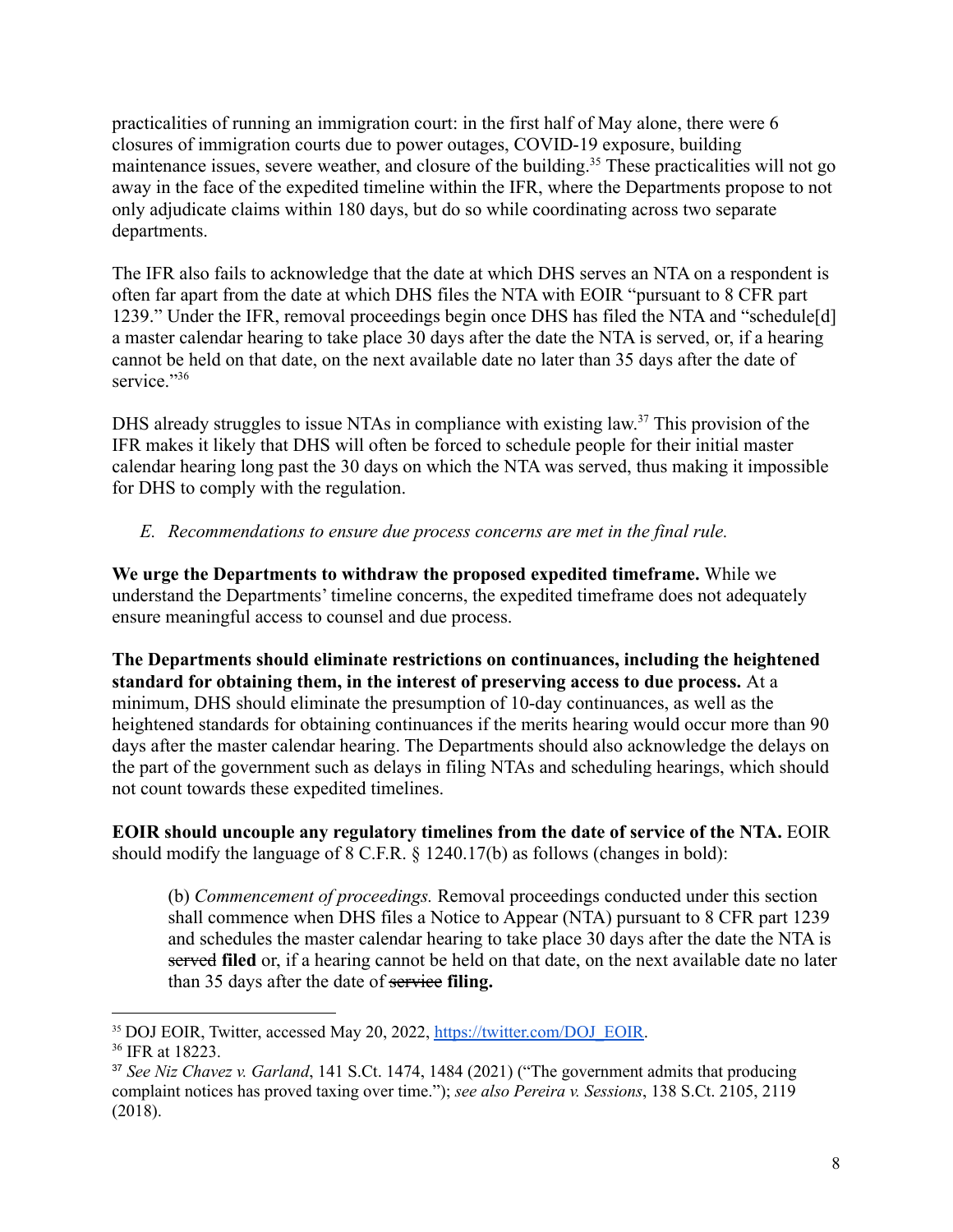### **III. AILA and the Council express grave concerns about the impact the current culture of asylum offices will have on the implementation of this IFR.**

This rule will result in an unprecedented shifting of responsibility from the immigration court to the asylum office. We acknowledge that asylum seekers have often experienced trauma and, in general, it is more appropriate to interview asylum seekers in a non-adversarial interview setting than to subject them to a full hearing with cross-examination in court. The Refugee Asylum and International Operations (RAIO) training materials include a full lesson plan on non-adversarial interview techniques<sup>38</sup> as well as training materials on working with specific vulnerable populations. However, over recent years, many AILA members report asylum interviews becoming longer—often lasting more than six hours—and becoming more adversarial. Asylum officers often appear intent on finding minor inconsistencies as a justification to refer cases rather than to grant them.

A recent report issued by the University of Maine School of Law and partners highlights the culture of denial in the Boston asylum office that has led to asylum grant rates that are less than half the national average.<sup>39</sup> In addition to analyzing data across asylum offices, the report sought to answer the more subjective question, "Why does the Boston Asylum Office approve such a small percentage of asylum cases?" The authors meticulously analyzed data, including information that was disclosed after federal litigation over Freedom of Information Act requests, and conducted over 100 interviews of immigration practitioners, asylum seekers, and former asylum officers who had worked in the Boston asylum office. The authors found supervising asylum officers played an enormous role in creating a negative culture in the office. Since every proposed decision is reviewed by a supervising officer, and the asylum officer's own employee performance evaluation is conducted by the same supervising officer, the asylum officer has a significant incentive to draft decisions that conform to their supervisor's liking. If the supervising officer is predisposed to deny most cases, the asylum officers will feel a strong inclination to fall in line, both to demonstrate to the supervisor that their understanding of asylum analysis is similar to that of the supervisor and because it is faster to have supervisors approve draft decisions than to have to rewrite them if the supervisor disagrees. Additionally, the report pointed out that officers are immersed in a culture of viewing most asylum applications as being fraudulent, with 14 out of 21 trainings conducted in the office focusing on fraud and/or credibility. For the IFR to serve its intended function, asylum officers must fairly evaluate each claim that comes before them and not be unduly influenced by the biases of supervisors.

Similarly, on April 27, 2022, the National Immigration Project of NLG, along with partner organizations, filed a complaint about the Houston asylum office's adjudication of credible fear

<sup>38</sup> *See* RAIO, *Interviewing – Introduction to the Non-Adversarial Interview*, (Dec. 20, 2019) https://www.uscis.gov/sites/default/files/document/foia/Interviewing - Intro\_to\_the\_NonAdversarial\_Int [erview\\_LP\\_RAIO.pdf.](https://www.uscis.gov/sites/default/files/document/foia/Interviewing_-_Intro_to_the_NonAdversarial_Interview_LP_RAIO.pdf)

<sup>39</sup> University of Maine School of Law, et al, *Lives in Limbo: How the Boston Asylum Of ice Fails Asylum Seekers* (Mar. 2022)

[https://mainelaw.maine.edu/news/report-boston-asylum-office-violates-rights-of-asylum-seekers.](https://mainelaw.maine.edu/news/report-boston-asylum-office-violates-rights-of-asylum-seekers/)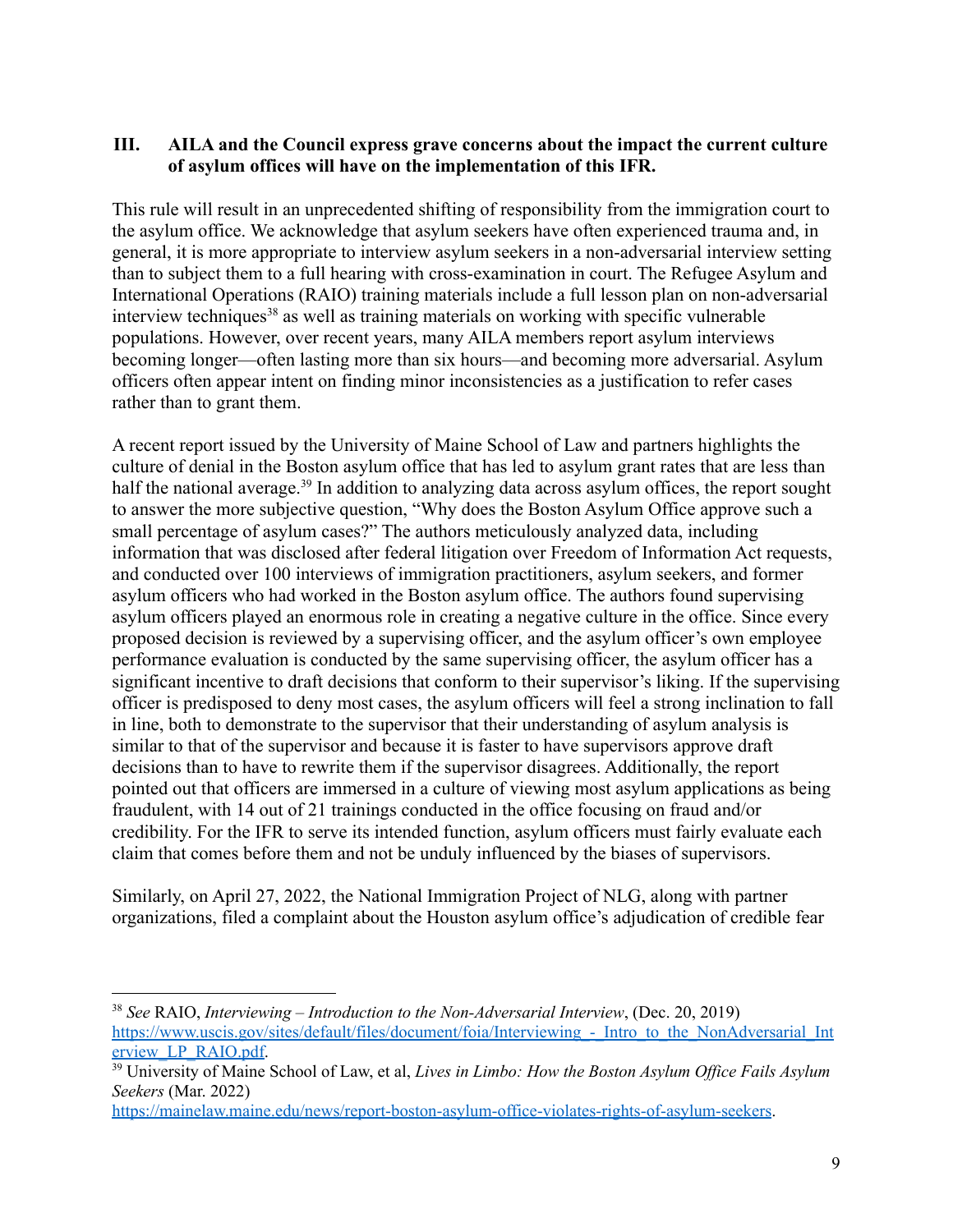interviews (CFIs) with the DHS Office of Civil Rights and Civil Liberties.<sup>40</sup> The complaint focused on asylum officers' conduct in conducting CFIs and demonstrated their lack of compliance with existing law and guidance that is relevant to merits interviews as well as screening interviews. Specifically, the report highlighted Houston asylum officers' use of adversarial questioning, even for asylum seekers from vulnerable populations, with an improper focus on credibility rather than the potential viability of a claim. Likewise, asylum officers misapplied the law, subjecting asylum seekers at the threshold CFI stage to legal standards higher than necessary for corroboration at the merits stage. In other cases, asylum officers failed to follow the law altogether. In one especially egregious example, an asylum officer denied a Venezuelan asylum seeker's political opinion claim, finding that, even though he had suffered past persecution, he could avoid future harm by not expressing his political opinion.<sup>41</sup>

Additionally, a recent report issued by Human Rights First highlights extreme differences in adjudications from asylum office to asylum office. In addition to the problems highlighted above with the Boston asylum office, the New York asylum office's grant rate in Fiscal Year 2021 was a mere 7 percent.<sup>42</sup> Perhaps more disturbing were their findings of specific nationalities being treated differently in different offices. For example, the Los Angeles asylum office granted asylum to Cameroonians at a rate 2.5 times below the national average. Overall, the affirmative grant rate across all asylum offices dropped from 44 percent in 2016 to 28 percent in 2020.<sup>43</sup> As the Departments seek to shift a significant portion of asylum adjudications to the asylum offices, we are concerned that the asylum offices will not give asylum seekers fair and consistent adjudications.

Given the concerns raised here about the asylum office culture, asylum seekers will likely need to avail themselves of the Immigration Courts to seek protection. The problems with the current agency culture underscore why the expedited timeframes discussed above are so troubling. The IFR establishes a streamlined review of asylum office decisions. Although asylum seekers referred by the asylum office will be put into INA § 240 proceedings, it is not clear, in practice, whether judges will routinely conduct de novo hearings, or simply rubber-stamp the decisions made by the asylum office. As currently written, the IFR will simply usher asylum seekers through a process that is highly skewed toward a removal order. It is therefore critical that RAIO devotes resources to investigating asylum offices that have unacceptably low grant rates and implements a plan to improve performance in those offices.

### *A. Recommendations to address this cultural problem within the agency.*

**DHS should address these issues prior to implementing any of the significant changes included in this IFR.** Given the culture identified in some of the asylum offices, it will be critical for RAIO Headquarters to provide oversight and monitoring to ensure that there are

<sup>41</sup> *Id.* at 6. <sup>40</sup> National Immigration Project of NLG, et al, *Systemic Deficiencies at the Houston Asylum Of ice in Assessments of Credible and Reasonable Fear Cause Harm and Irreversible Damage to Asylum Seekers*, (Apr. 27, 2022) [https://nipnlg.org/PDFs/2022\\_27April-CFI-complaint.pdf](https://nipnlg.org/PDFs/2022_27April-CFI-complaint.pdf).

<sup>43</sup> *Id.* <sup>42</sup> Human Rights First, *USCIS Records Reveal Systemic Disparities in Asylum Decisions*, May 2022, <https://www.humanrightsfirst.org/sites/default/files/AsylumOfficeFOIASystemicDisparities.pdf>.